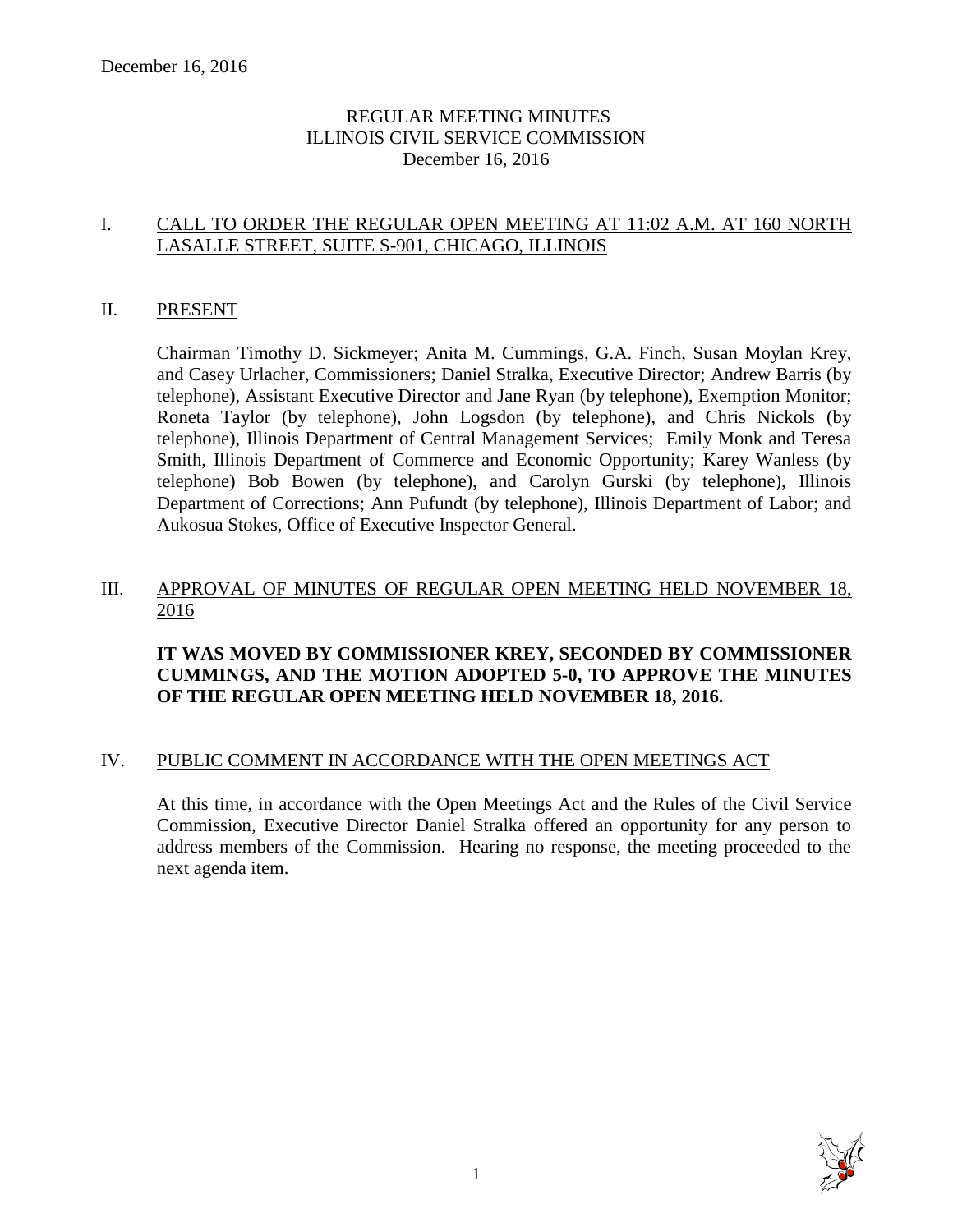#### $V<sub>r</sub>$ EXEMPTIONS UNDER SECTION 4d(3) OF THE PERSONNEL CODE

# A. Report on Exempt Positions from Department of Central Management Services

| <u>Agency</u> | Total<br>Employees | Number of Exempt<br>Positions |
|---------------|--------------------|-------------------------------|
|               |                    |                               |
|               |                    |                               |
|               |                    |                               |
|               |                    |                               |
|               |                    |                               |
|               |                    |                               |
|               |                    |                               |
|               |                    |                               |
|               |                    |                               |
|               |                    |                               |
|               |                    |                               |
|               |                    |                               |
|               |                    |                               |
|               |                    |                               |
|               |                    |                               |
|               |                    |                               |
|               |                    |                               |
|               |                    |                               |
|               |                    |                               |
|               |                    |                               |
|               |                    |                               |
|               |                    |                               |
|               |                    |                               |
|               |                    |                               |
|               |                    |                               |
|               |                    |                               |
|               |                    |                               |
|               |                    |                               |
|               |                    |                               |
|               |                    |                               |
|               |                    |                               |
|               |                    |                               |
|               |                    |                               |
|               |                    |                               |
|               |                    |                               |
|               |                    |                               |
|               |                    |                               |
|               |                    |                               |
|               |                    |                               |
|               |                    |                               |
|               |                    |                               |
|               |                    |                               |
|               |                    |                               |
|               |                    |                               |
|               |                    |                               |
|               |                    |                               |
|               |                    |                               |
|               |                    |                               |
|               |                    |                               |
|               |                    |                               |
|               |                    |                               |
|               |                    |                               |
|               |                    |                               |

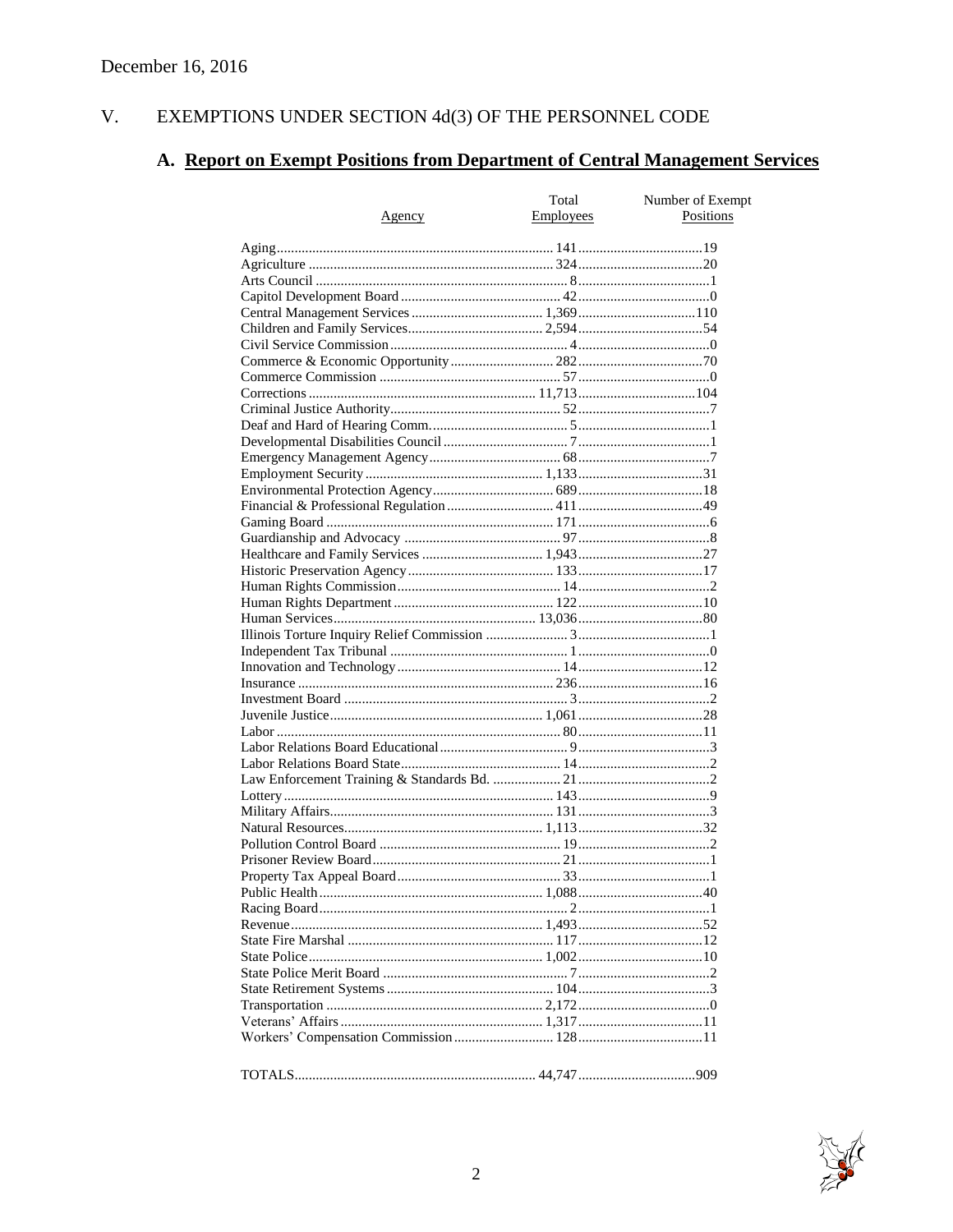#### **B. Governing Rule – Section 1.142 Jurisdiction B Exemptions**

- a) The Civil Service Commission shall exercise its judgment when determining whether a position qualifies for exemption from Jurisdiction B under Section 4d(3) of the Personnel Code. The Commission will consider any or all of the following factors inherent in the position and any other factors deemed relevant to the request for exemption:
	- 1) The amount and scope of principal policy making authority;
	- 2) The amount and scope of principal policy administering authority;
	- 3) The amount of independent authority to represent the agency, board or commission to individuals, legislators, organizations or other agencies relative to programmatic responsibilities;
	- 4) The capability to bind the agency, board or commission to a course of action;
	- 5) The nature of the program for which the position has principal policy responsibility;
	- 6) The placement of the position on the organizational chart of the agency, board or commission;
	- 7) The mission, size and geographical scope of the organizational entity or program within the agency, board or commission to which the position is allocated or detailed.
- b) The Commission may, upon its own action after 30 days notice to the Director of Central Management Services or upon the recommendation of the Director of the Department of Central Management Services, rescind the exemption of any position that no longer meets the requirements for exemption set forth in subsection (a). However, rescission of an exemption shall be approved after the Commission has determined that an adequate level of managerial control exists in exempt status that will insure responsive and accountable administrative control of the programs of the agency, board or commission.
- c) For all positions currently exempt by action of the Commission, the Director of Central Management Services shall inform the Commission promptly in writing of all changes in essential functions, reporting structure, working title, work location, position title, position number or specialized knowledge, skills, abilities, licensure or certification.
- d) Prior to granting an exemption from Jurisdiction B under Section 4d(3) of the Personnel Code, the Commission will notify the incumbent of the position, if any, of its proposed action. The incumbent may appear at the Commission meeting at which action is to be taken and present objections to the exemption request.

(Source: Amended at 34 Ill. Reg. 3485, effective March 3, 2010)

\* \* \*

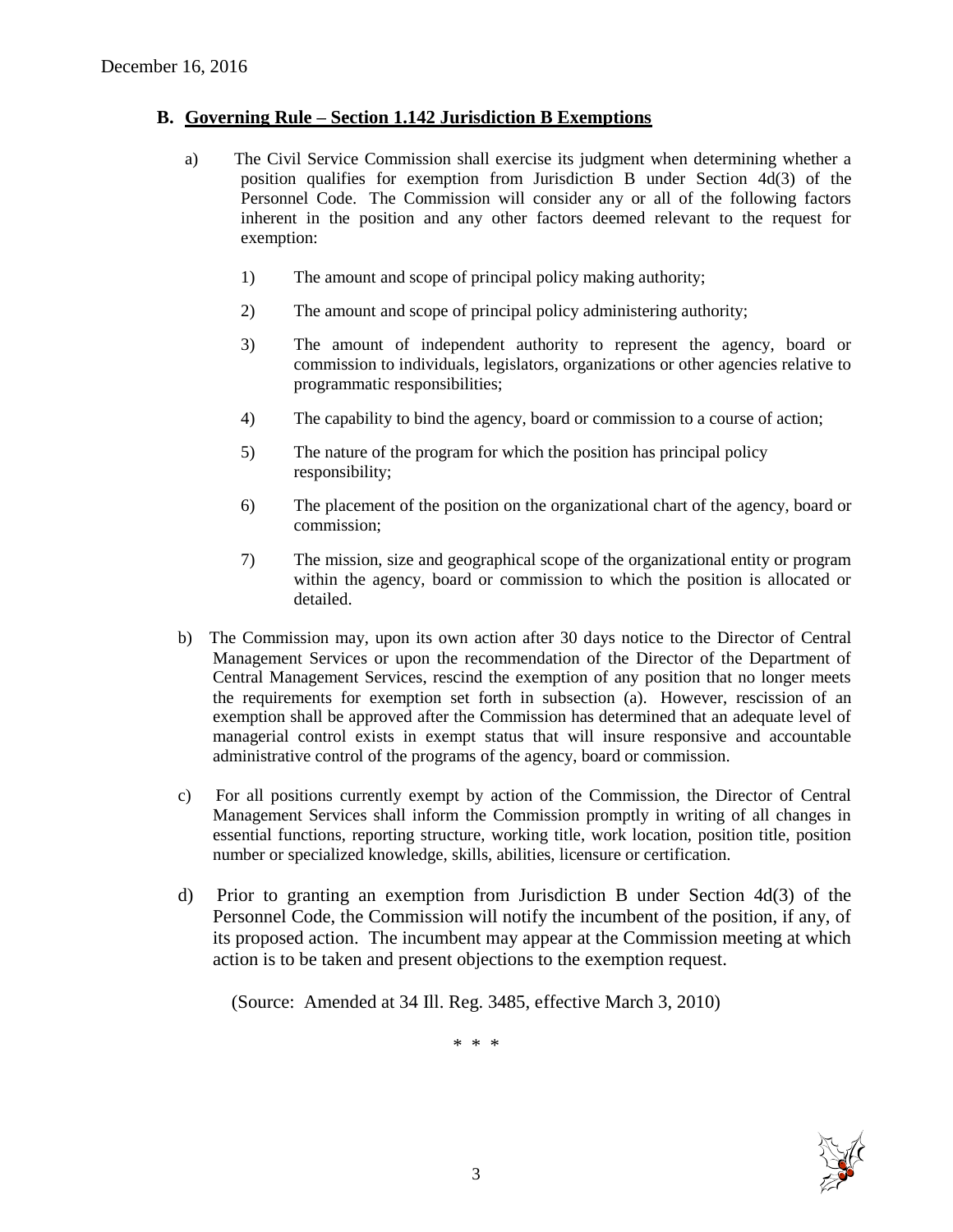# **C. Requests for 4d(3) Exemption**

Exemption Monitor Jane Ryan reported the following:

- $\triangleright$  Item C is a request from the Lottery for a Chief Transition Officer, a position that reports to the Director. Lottery has requested withdrawal of this request. Staff had no objection to this request.
- $\triangleright$  Item D is a request from the Department of Commerce & Economic Opportunity (DCEO) for a Deputy Director managing the Office of Minority Economic Empowerment who reports to the Director. Staff met with DCEO to discuss this position and "Intersect Illinois" which was formerly known as Illinois Business & Economic Development Corporation (ILBEDC) and whether there are overlapping functions. Intersect Illinois conducts the ground work of marketing/soliciting businesses but DCEO maintains the final authority in all efforts. Specifically to the exemption request, the Governor's initiative targeting economic development for minority communities has resulted in creation of the Office of Minority Economic Empowerment (OMEE) with specific programs geared toward a number of communities, including Asian Americans, Persons with Disabilities, and Veterans. DCEO has indicated they will not seek 4d(3) exempt positions for these additional communities similar to those in place for African American, Women, and Latino programs. Advancing the Development of Minority Entrepreneurship (ADME-described as an entrepreneurial boot camp and mentoring program) and Fund for the Advancement of Minority Enterprises (FAME-a loan support effort to help with the challenges of capital funding and biases involved with obtaining capital for minority owned businesses) are two programs initiated by this new Office (OMEE). The Deputy Director will be responsible for policy development and implementation to increase the competitiveness of Illinois' minority-owned businesses and increase diversity within the state's economy. DCEO has also indicated a willingness to review some of the vacant 4d(3) positions for possible rescission/abolishment. Based on the information and assurances provided, Staff recommended approval of this exemption request.
- $\triangleright$  Item E is a request from the Department of Revenue (DOR) for a Chief Disclosure Officer. The agency has requested a continuance to the January meeting. Staff recommended approval of the continuance request.
- $\triangleright$  Items F1-3 are requests from the Department of Corrections (DOC) for Assistant Wardens of Life Skills/Re-Entry, Program Impact, and Reception and Classification/Behavioral Health for the Logan Correctional Center reporting to the Warden who reports to the Public Safety Officer who reports to the Director. The Assistant Wardens will also serve as a duty warden similar to the Commission's practice of approving 2 assistant wardens at each facility with some facilities having more based on similar needs. DOC indicates that a recently released practice study geared specifically to female populations conducted by the National Institute of Corrections, Department of Justice, and the National Resource Center on Justice Involved Women found that the Logan Correctional Center lacked significantly in compliance in all 12 areas reviewed.

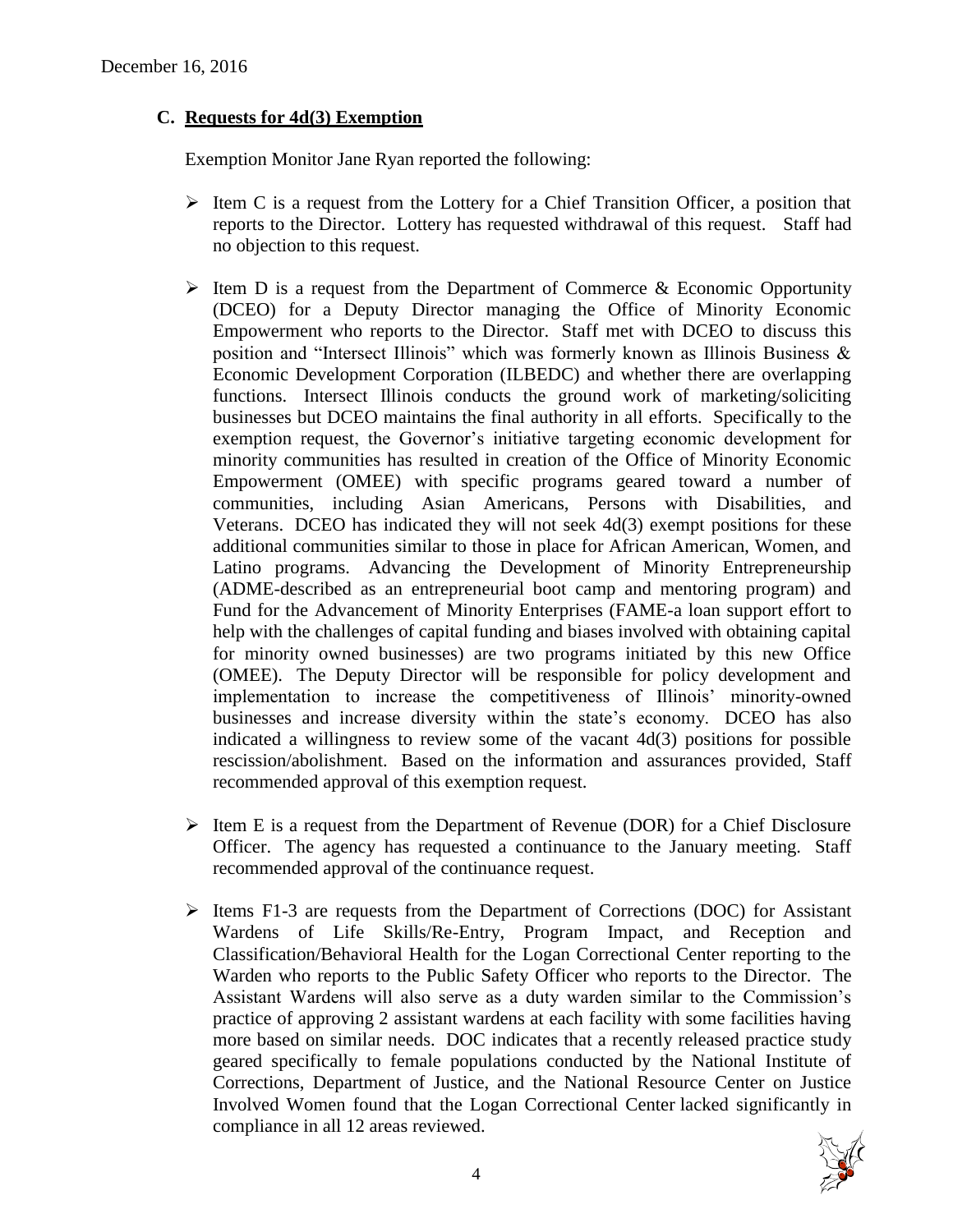The addition of these positions will allow the Department to move to a unit based system where similar offenders can be housed together to better address their needs and more efficiently supervise their progress. This structure is not planned for implementation at any other facilities. Logan will be divided into three communities which will provide structure and programming specific to the type of offender and their length of stay. This unit approach is cited as a "best practice" by the National Institute of Corrections. Logan is unique in that this facility is the sole entry point for all female inmates in the state; it houses approximately 700 offenders with serious mental illness; and it houses offenders of all three levels of security.

The Reception and Classification/Behavioral Health unit (F3) will process and assess female offenders for security classification, aggression, and escape levels. The process also evaluates medical conditions, mental health status, suicide potential, substance abuse needs, and the risk to reoffend. After the initial assessment and medical clearance, the offenders are transferred to an appropriate facility to address the offender's needs.

The Program Impact unit (F2) will focus on longer term offenders' Behavioral Health including Mental Health, Substance Abuse, Trauma (such as Physical, Sexual, and Domestic Abuse), Anger Management as well as behaviors which are problematic for adjustment both inside a correctional facility and upon release. Offenders are eligible to move to the next unit when they have less than three years remaining on their sentences.

The Life Skills/Re-Entry unit (F1) will focus on Mental Health, Educational Services, and Employment skills to prepare for success upon release. Based upon the assurances and information provided, Staff recommended approval of these requests.

Commissioner Cummings asked if Life Skills/Re-Entry had three units. Jane Ryan explained it is a unit with different programs for mental health, education, and employment skills. Commissioner Cummings asked if offenders can move between units. Bob Bowen, Department of Corrections, replied that for an inmate to be eligible for the Life Skills Re-Entry program, they must have less than three years to their mandatory release date. As they become eligible, inmates will be able to move into the program. Commissioner Cummings then asked for further explanation about how the three tracks fit together. Bob Bowen explained that Logan is a unique correctional facility in that the entire population is at all three security levels. It is the only facility where the population has all these needs. Commissioner Cummings then asked if the agency will be tracking the program participants as they are preparing for re-entry. Bob Bowen replied affirmatively. Existing tracking methodology would be used to address offender needs based on these statistics. Commissioner Cummings asked if that information is something that could be provided to the Commission. Bob Bowen replied affirmatively. He explained that Corrections just finished a one year review of evidence based statistics to use as the measuring base point.

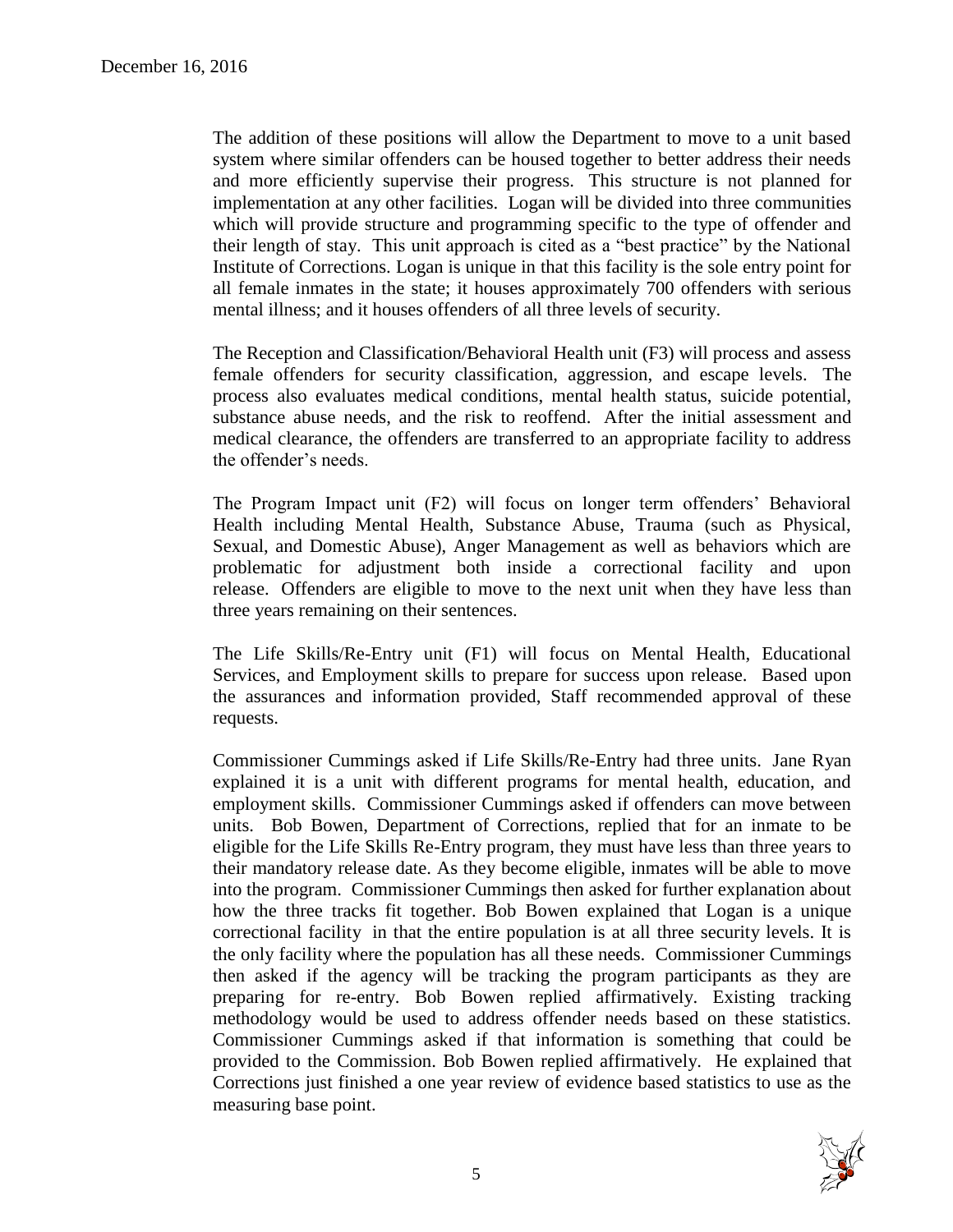Item F4 is a request from the Department of Corrections (DOC) for an Assistant Warden of the Elgin Treatment Center (which is a satellite facility of the Joliet Treatment Center) reporting to the Warden of the Joliet Treatment Center who reports to the Northern Deputy Director reporting to the Public Safety Officer who reports to the Director. This is part of the expansion of mental health facilities required by the Rasho settlement agreement. Elgin will be responsible for seriously mentally ill offenders requiring a hospital setting. Based upon the information provided, Staff recommended approval of this request.

Executive Director Stralka asked about the distinction between the constituents that the Department of Human Services serves at the Elgin facility compared to those that would be the responsibility of the Department of Corrections at Elgin. Bob Bowen replied that the Department of Human Services treats offenders who have been found not guilty by reason of insanity. The Department of Corrections would be treating inmates who have been determined to be suffering from serious mental illnesses that require hospitalization and cannot be treated at a residential treatment unit.

Item F5 is a request from the Department of Corrections (DOC) for an Assistant Warden of Murphysboro Re-Entry and DuQuoin Impact Incarceration Program satellite facilities reporting to the Warden of the Pinckneyville Correctional Center who reports to the Southern Deputy Director reporting to the Public Safety Officer who reports to the Director. These facilities will have multiple missions including; vocational training, educational services, life skills education, and re-entry preparation. In addition, an extensive community service component is expected. Based upon the information provided, Staff recommended approval of this request.

Executive Director Stralka inquired about the use of the Assistant Warden title for these five exemption requests. He inquired if it would be more accurate to consider these positions as program directors since they would not have the extensive facilitywide responsibilities that traditional Assistant Wardens of Programs and Operations have. Bob Bowen replied that was not accurate. Even though there would now be five Assistant Warden positions at Logan, for example, each of them would be able to function as the Warden in his or her absence. Stralka explained that since 1980 when Assistant Warden positions first received principal policy exemption, it was their responsibilities to act as the Warden in their absence that was deemed to support their exempt status. Since that time, Correctional facilities have been limited to two exempt Assistant Warden positions. The Commission would not be receptive to an increase in the number of exempt Assistant Warden positions. Bob Bowen acknowledged this limitation.

 $\triangleright$  Item G is a request from the Department of Labor (DOL) for a Media Administrator reporting to the Director. This will replace one of the CMS Media Administrators approved for rescission at last month's meeting. This is in keeping with the discussion at last month's meeting regarding media functions falling under CMS. The functions previously performed by CMS personnel will now be performed by the agency. For these reasons, Staff recommended approval of this request.

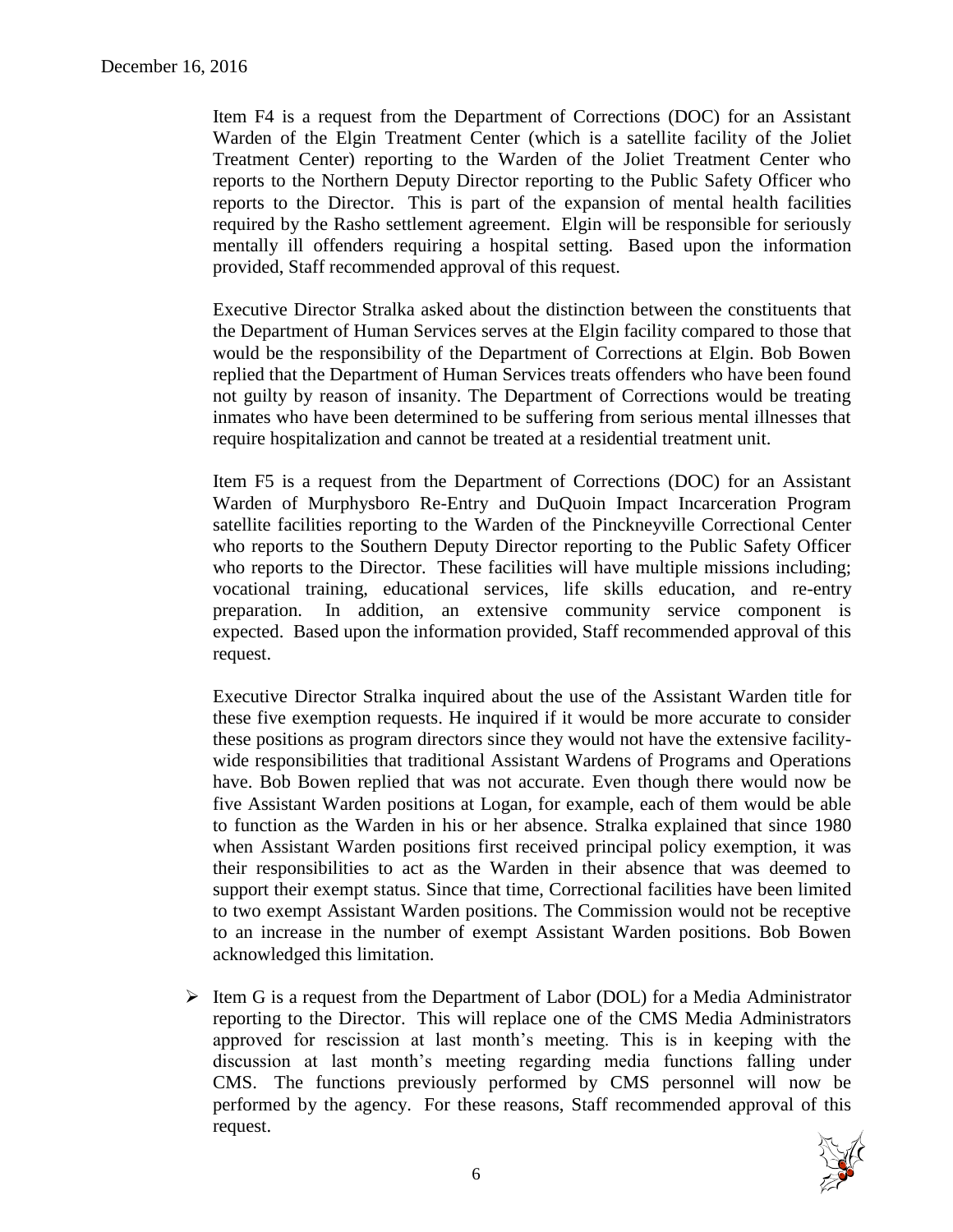**IT WAS MOVED BY COMMISSIONER CUMMINGS, SECONDED BY COMMISSIONER FINCH, AND THE MOTION ADOPTED 5-0 TO ACCEPT THE WITHDRAWAL OF THE EXEMPTION REQUEST FOR THE FOLLOWING POSITION:**

**C: Chief Transition Officer (Lottery)**

**IT WAS MOVED BY COMMISSIONER URLACHER, SECONDED BY COMMISSIONER KREY, AND THE MOTION ADOPTED 5-0 TO CONTINUE THE FOLLOWING EXEMPTION REQUEST TO THE JANUARY 2017 MEETING:**

**E: Chief Disclosure Officer (DOR)**

**IT WAS MOVED BY COMMISSIONER URLACHER, SECONDED BY COMMISSIONER CUMMINGS, AND THE MOTION ADOPTED 5-0 TO GRANT THE EXEMPTION REQUESTS FOR THE FOLLOWING POSITIONS:**

- **D: Deputy Director, Office of Minority Economic Empowerment (DCEO)**
- **F1: Assistant Warden of Life Skills Re-Entry Community Program-Logan Correctional Center (DOC)**
- **F2: Assistant Warden of Program Impact-Logan Correctional Center (DOC)**
- **F3: Assistant Warden of Reception & Classification/Behavioral Health-Logan Correctional Center (DOC)**
- **F4: Assistant Warden of Elgin Treatment Center (DOC)**
- **F5: Assistant Warden of Murphysboro Re-Entry Center/DuQuoin Impact Incarceration Program (DOC)**
- **G: Media Administrator (DOL & WCC)**

#### **The following 4d(3) exemption request was withdrawn on December 16, 2016:**

#### **C. Illinois Department of Lottery**

| <b>Position Number</b>  | $ 40070-45-00-200-00-01$                            |
|-------------------------|-----------------------------------------------------|
| <b>Functional Title</b> | <b>Chief Transition Officer</b>                     |
|                         | (exemption granted for 24 months in September 2014) |
| Incumbent               | Vacant                                              |
| Supervisor              | Director                                            |
| Location                | <b>Cook County</b>                                  |

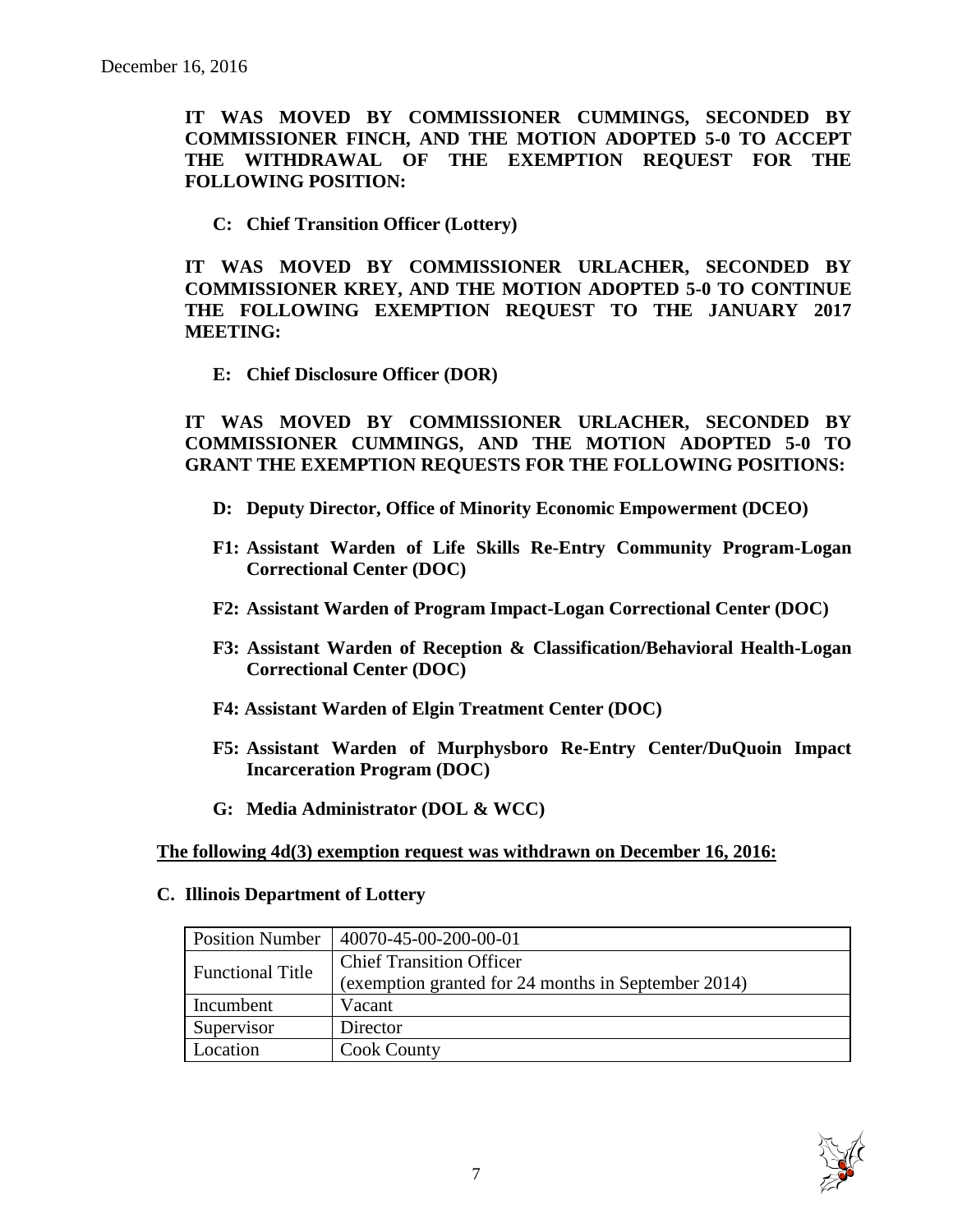# **The following 4d(3) exemption request was continued to the January 2017 meeting:**

# **E. Illinois Department of Revenue**

| <b>Position Number</b>  | $ 40070-25-00-000-20-01 $                      |
|-------------------------|------------------------------------------------|
| <b>Functional Title</b> | <b>Chief Disclosure Officer</b>                |
| Incumbent               | Vacant                                         |
| Supervisor              | Assistant Director who reports to the Director |
| Location                | Sangamon county                                |

# **The following 4d(3) exemption requests were granted on December 16, 2016:**

# **D. Illinois Department of Commerce and Economic Opportunity**

| <b>Position Number</b>  | 40070-42-60-000-00-01                                     |
|-------------------------|-----------------------------------------------------------|
| <b>Functional Title</b> | Dep. Dir., Office of Minority Economic Empowerment (OMEE) |
| Incumbent               | Vacant                                                    |
| Supervisor              | Director                                                  |
| Location                | <b>Cook County</b>                                        |

# **F1. Illinois Department of Corrections**

| <b>Position Number</b>  | 40070-29-88-202-00-01                                          |  |
|-------------------------|----------------------------------------------------------------|--|
| <b>Functional Title</b> | Assistant Warden of Life Skills Re-Entry Community Program-    |  |
|                         | <b>Logan Correctional Center</b>                               |  |
| Incumbent               | Vacant                                                         |  |
| Supervisor              | Warden who reports to the Southern Deputy Director who reports |  |
|                         | to the Chief of Operations, who reports to the Public Safety   |  |
|                         | Officer who reports to the Director                            |  |
| ocation                 | Logan County                                                   |  |

# **F2. Illinois Department of Corrections**

| <b>Position Number</b>  | 40070-29-88-203-00-01                                                                                                                                                 |
|-------------------------|-----------------------------------------------------------------------------------------------------------------------------------------------------------------------|
| <b>Functional Title</b> | Assistant Warden of Program Impact-Logan Correctional Center                                                                                                          |
| Incumbent               | Vacant                                                                                                                                                                |
| Supervisor              | Warden who reports to the Southern Deputy Director who reports<br>to the Chief of Operations, who reports to the Public Safety<br>Officer who reports to the Director |
| Location                | Logan County                                                                                                                                                          |

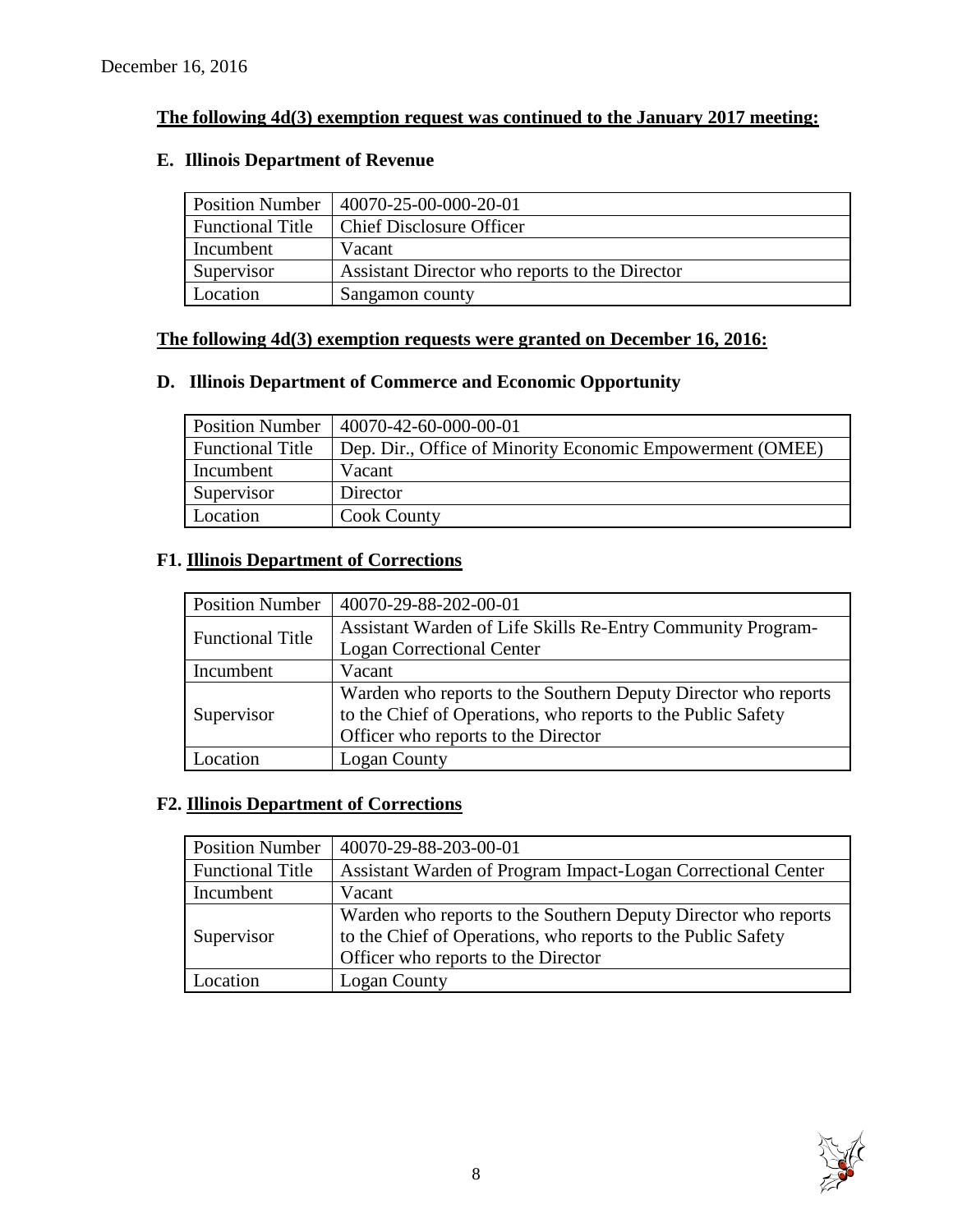| <b>Position Number</b>  | 40070-29-88-302-00-01                                          |
|-------------------------|----------------------------------------------------------------|
| <b>Functional Title</b> | Assistant Warden of Reception & Classification / Behavioral    |
|                         | Health-Logan Correctional Center                               |
| Incumbent               | Vacant                                                         |
|                         | Warden who reports to the Southern Deputy Director who reports |
| Supervisor              | to the Chief of Operations, who reports to the Public Safety   |
|                         | Officer who reports to the Director                            |
| ocation                 | <b>Logan County</b>                                            |

# **F3. Illinois Department of Corrections**

# **F4. Illinois Department of Corrections**

| <b>Position Number</b>  | 40070-29-89-400-00-01                                             |  |
|-------------------------|-------------------------------------------------------------------|--|
| <b>Functional Title</b> | Assistant Warden of Elgin Treatment Center (satellite facility of |  |
|                         | Joliet Treatment center)                                          |  |
| Incumbent               | Vacant                                                            |  |
|                         | Warden who reports to the Northern Deputy Director who reports    |  |
| Supervisor              | to the Chief of Operations, who reports to the Public Safety      |  |
|                         | Officer who reports to the Director                               |  |
| ocation                 | <b>Kane County</b>                                                |  |

# **F5. Illinois Department of Corrections**

| <b>Position Number</b>  | 40070-29-62-400-00-01                                                                                                                                                 |
|-------------------------|-----------------------------------------------------------------------------------------------------------------------------------------------------------------------|
| <b>Functional Title</b> | Assistant Warden of Murphysboro Re-Entry Center / DuQuoin<br>Impact Incarceration Program (IIP)                                                                       |
| Incumbent               | Vacant                                                                                                                                                                |
| Supervisor              | Warden who reports to the Southern Deputy Director who reports<br>to the Chief of Operations, who reports to the Public Safety<br>Officer who reports to the Director |
| Location                | <b>Jackson County</b>                                                                                                                                                 |

# **G. Illinois Department of Labor & Illinois Workers' Compensation Commission**

| <b>Position Number</b>  | 40070-15-00-000-00-04         |
|-------------------------|-------------------------------|
| <b>Functional Title</b> | Media Administrator           |
| Incumbent               | Vacant                        |
| Supervisor              | Director, Department of Labor |
| Location                | <b>Cook County</b>            |

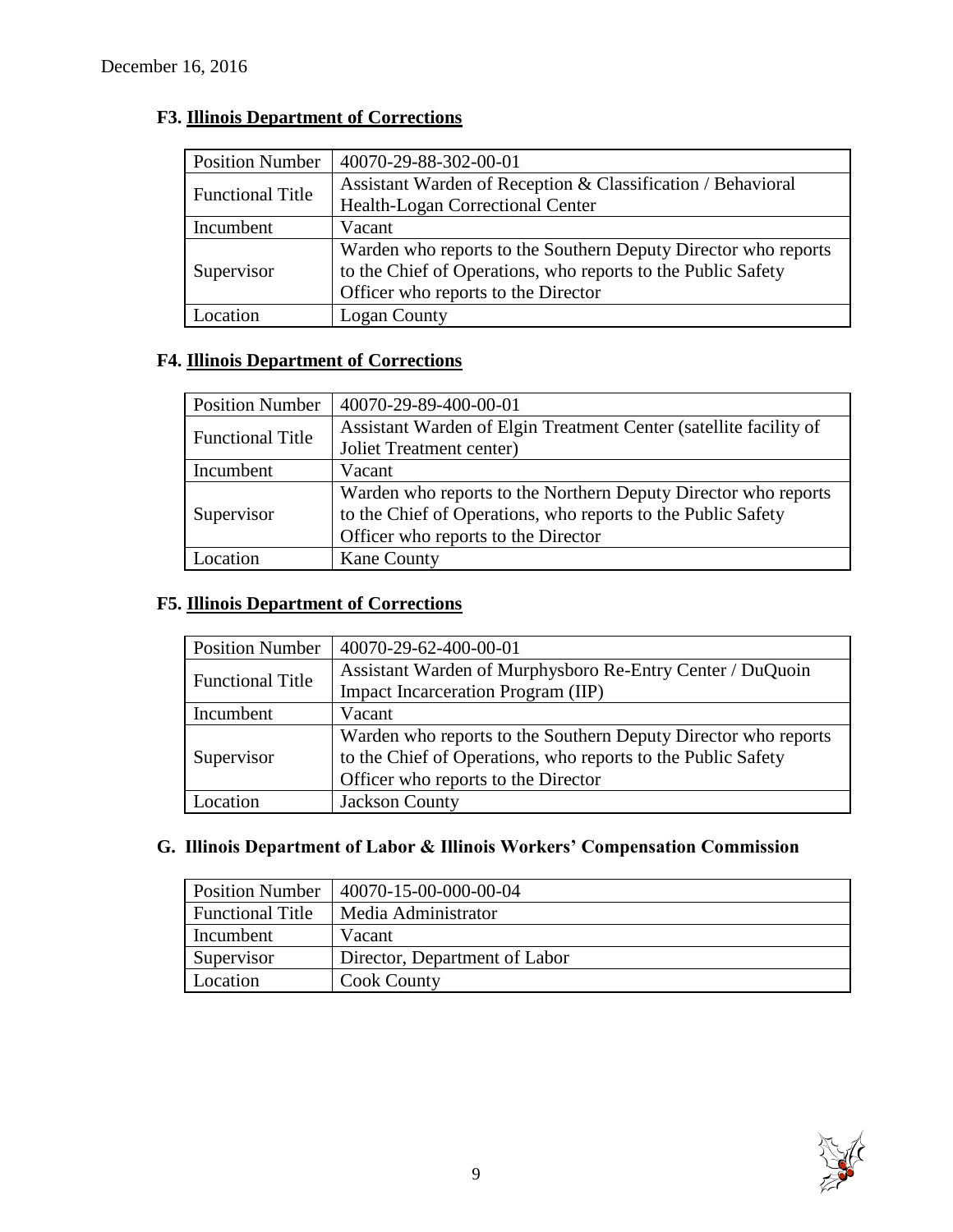#### VI. CLASS SPECIFICATIONS

#### **A. Governing Rule – Section 1.45 Classification Plan**

The Commission will review the class specifications requiring Commission approval under the Classification Plan and will approve those that meet the requirements of the Personnel Code and Personnel Rules and conform to the following accepted principles of position classification:

- a) The specifications are descriptive of the work being done or that will be done;
- b) Identifiable differentials are set forth among classes that are sufficiently significant to permit the assignment of individual positions to the appropriate class;
- c) Reasonable career promotional opportunities are provided;
- d) The specifications provide a reasonable and valid basis for selection screening by merit examinations;
- e) All requirements of the positions are consistent with classes similar in difficulty, complexity and nature of work.

The following class titles were submitted for creation by the Director of the Illinois Department of Central Management Services (CMS):

#### **B. Retirement Benefits Representative Trainee Retirement Benefits Representative Retirement Benefits Representative Supervisor**

Assistant Executive Director Barris spoke to Chris Nickols at CMS Technical Services. Barris inquired what positions were currently answering questions regarding pension benefits. Nickols explained he did not know the specific positions but explained that a significant increase in call volume regarding pension related issues necessitated the creation of the call center and that specific positions within a class series in a new call center was the appropriate method for dealing with the increase as the positions within the class could be specifically trained from the beginning on how to address complex issues regarding pension benefits and that the training could be carried out throughout the classes. Nickols explained that the new classes were agreed to through collective bargaining but they were not in a union yet but would probably apply if the classes were created after the approval by the Civil Service Commission.

**IT WAS MOVED BY COMMISSIONER FINCH, SECONDED BY COMMISSIONER URLACHER, AND THE MOTION ADOPTED 5-0 TO APPROVE THE CREATION OF THE FOLLOWING CLASS TITLES TO BE EFFECTIVE JANUARY 1, 2017:**

**B. Retirement Benefits Representative Trainee Retirement Benefits Representative Retirement Benefits Representative Supervisor**

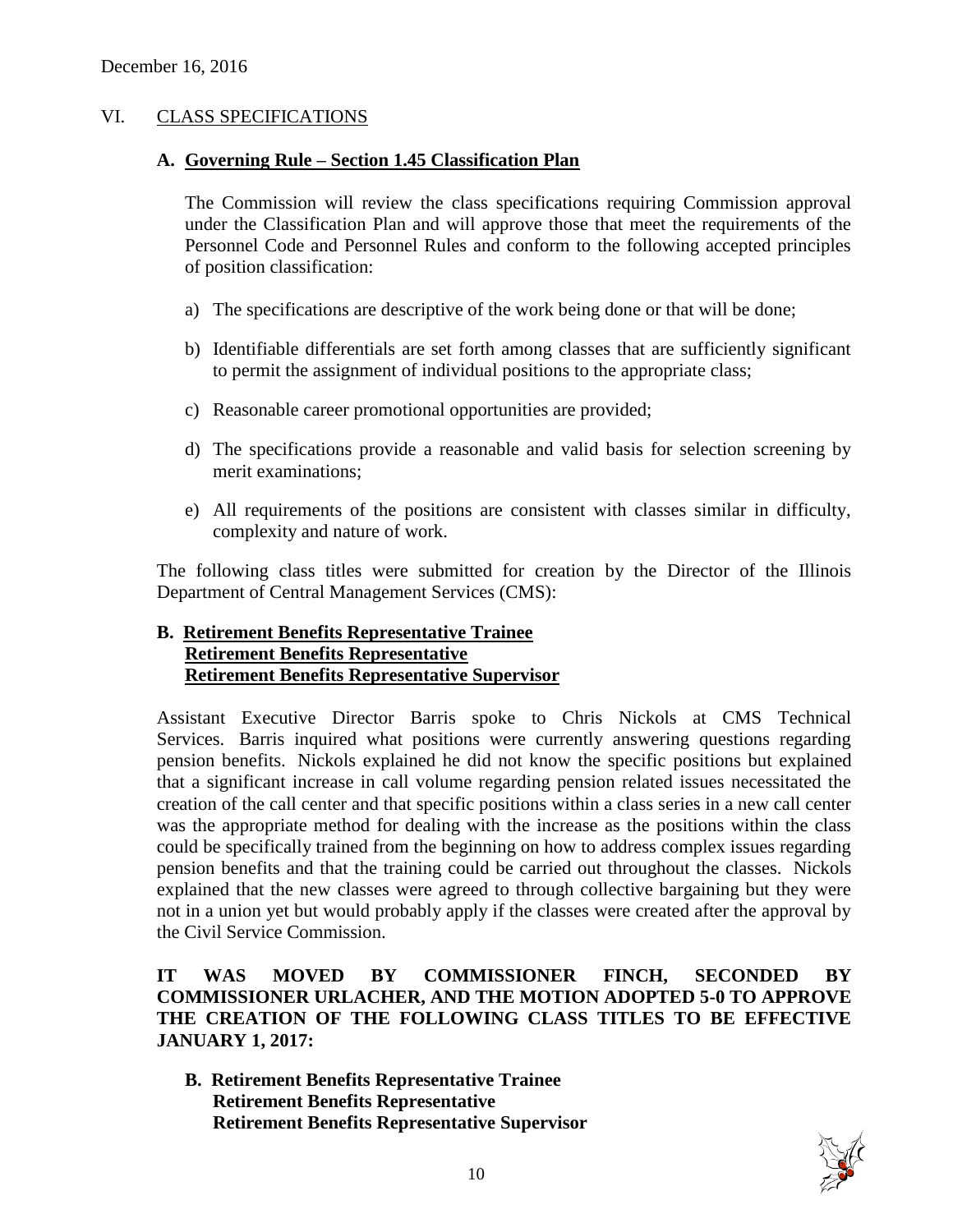# **IT WAS MOVED BY COMMISSIONER CUMMINGS, SECONDED BY COMMISSIONER KREY, AND THE MOTION ADOPTED 5-0 TO DISAPPROVE ANY CLASS SPECIFICATIONS RECEIVED BY THE COMMISSION STAFF NOT CONTAINED IN THIS AGENDA TO ALLOW ADEQUATE STUDY.**

# VII. PERSONNEL RULES

### **A. Civil Service Commission Governing Rule – Section 1.310 Personnel Rules**

The Commission has power to disapprove new rules or amendments to existing rules submitted by the Director of Central Management Services. Such proposed new rules or amendments of existing rules submitted to the Commission shall be accompanied by a report of proceedings attending the prior public hearing required by law with respect to them. If the Commission does not disapprove new rules or any amendment to existing rules within 30 days following the receipt from the Director of Central Management Services, the new rules or amendments have the force and effect of law after filing by the Director with the Secretary of State.

#### **B. None submitted**

**IT WAS MOVED BY COMMISSIONER KREY, SECONDED BY COMMISSIONER URLACHER, AND THE MOTION ADOPTED 5-0 TO DISAPPROVE ANY AMENDMENTS TO PERSONNEL RULES RECEIVED BY THE COMMISSION STAFF BUT NOT CONTAINED IN THIS AGENDA TO ALLOW ADEQUATE STUDY.** 

# VIII. MOTION TO CLOSE A PORTION OF THE MEETING

**IT WAS MOVED BY COMMISSIONER KREY, SECONDED BY COMMISSIONER URLACHER, AND BY ROLL CALL VOTE THE MOTION ADOPTED 5-0 TO CLOSE A PORTION OF THE MEETING PURSUANT TO SUBSECTIONS 2(c)(1), 2(c)(4), AND 2(c)(11) OF THE OPEN MEETINGS ACT.**

| SICKMEYER YES |            | <b>CUMMINGS</b> | <b>YES</b> |
|---------------|------------|-----------------|------------|
| <b>FINCH</b>  | YES-       | <b>KREY</b>     | <b>YES</b> |
| URLACHER      | <b>YES</b> |                 |            |

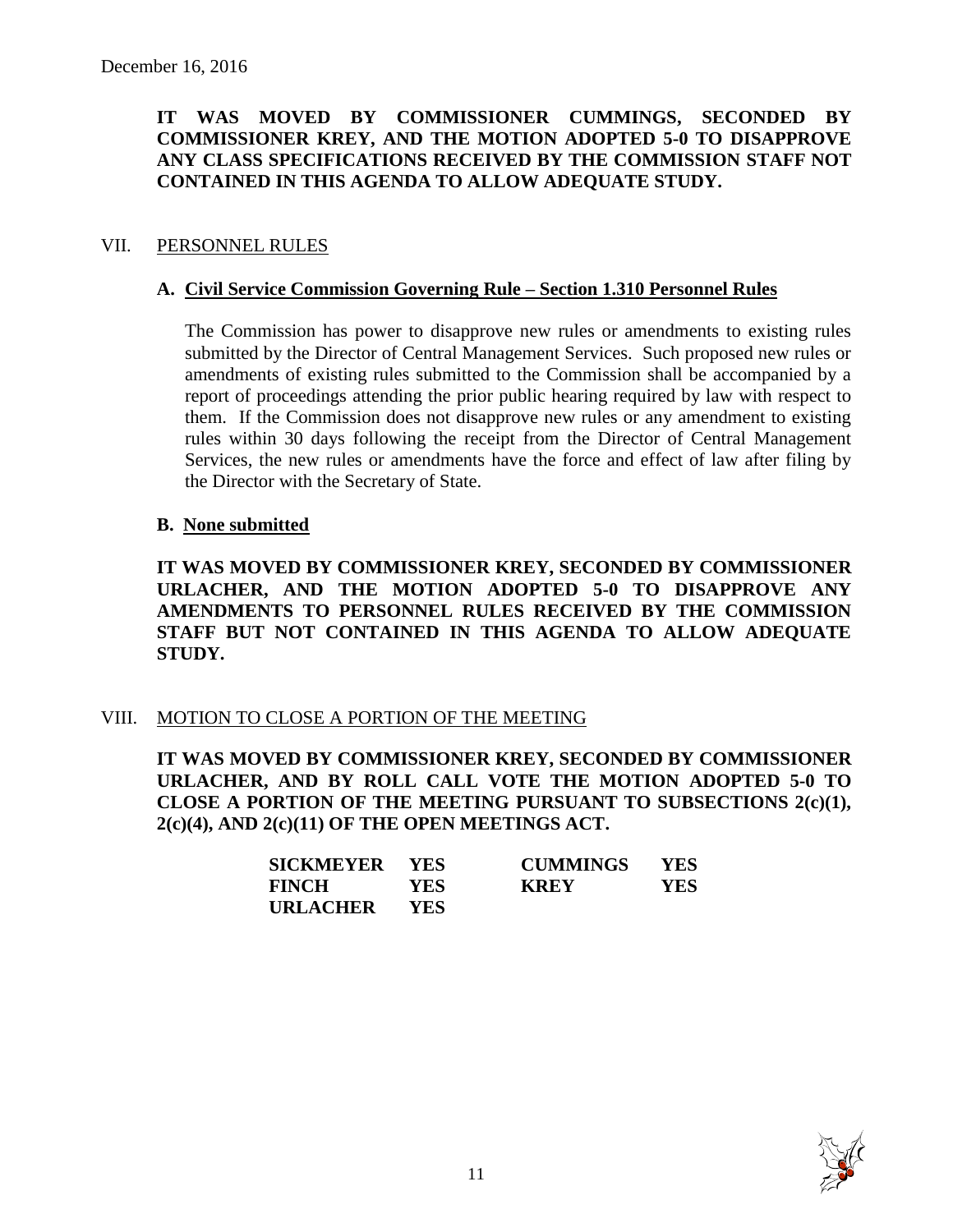# IX. RECONVENE THE OPEN MEETING

Upon due and proper notice the regular open meeting of the Illinois Civil Service Commission was reconvened at 160 North LaSalle Street, Suite S-901, Chicago, Illinois at 11:51 a.m.

#### PRESENT

Chairman Timothy D. Sickmeyer; Anita M. Cummings, G.A. Finch, Susan Moylan Krey and Casey Urlacher, Commissioners; Daniel Stralka, Executive Director; and Andrew Barris (by telephone), Assistant Executive Director and Jane Ryan (by telephone), Exemption Monitor.

#### X. NON-MERIT APPOINTMENT REPORT

Set forth below is the number of consecutive non-merit appointments made by each agency as reported by Central Management Services:

| <b>Agency</b>                         | 10/31/16    | 11/30/16 11/30/15 |                |
|---------------------------------------|-------------|-------------------|----------------|
| Agriculture                           | 3           | 0                 | $\mathbf{0}$   |
| <b>Arts Council</b>                   | 0           | 0                 |                |
| <b>Central Management Services</b>    | 2           | 0                 | $\overline{2}$ |
| <b>Children and Family Services</b>   |             | 0                 | $\overline{0}$ |
| <b>Employment Security</b>            |             | 0                 | 0              |
| <b>Gaming Board</b>                   | 1           | 1                 | $\overline{0}$ |
| Guardianship and Advocacy Comm.       | 2           | 1                 | 0              |
| <b>Healthcare and Family Services</b> |             | 1                 | $\overline{2}$ |
| <b>Historic Preservation Agency</b>   | $\mathbf 2$ | $\bf{0}$          | $\overline{0}$ |
| <b>Human Services</b>                 | 13          | 9                 | 12             |
| Insurance                             |             | 1                 | 0              |
| Juvenile Justice                      | $\bf{0}$    | 0                 | 1              |
| <b>Natural Resources</b>              | 14          | 7                 | 13             |
| Revenue                               | 0           | 0                 | $\overline{2}$ |
| <b>State Fire Marshal</b>             |             | 1                 | $\theta$       |
| <b>State Retirement Systems</b>       | 0           | 0                 |                |
| Transportation                        | 10          | $\overline{2}$    | $\overline{0}$ |
| Workers' Compensation Commission      |             |                   |                |
| <b>Totals</b>                         | 53          | 24                | 35             |

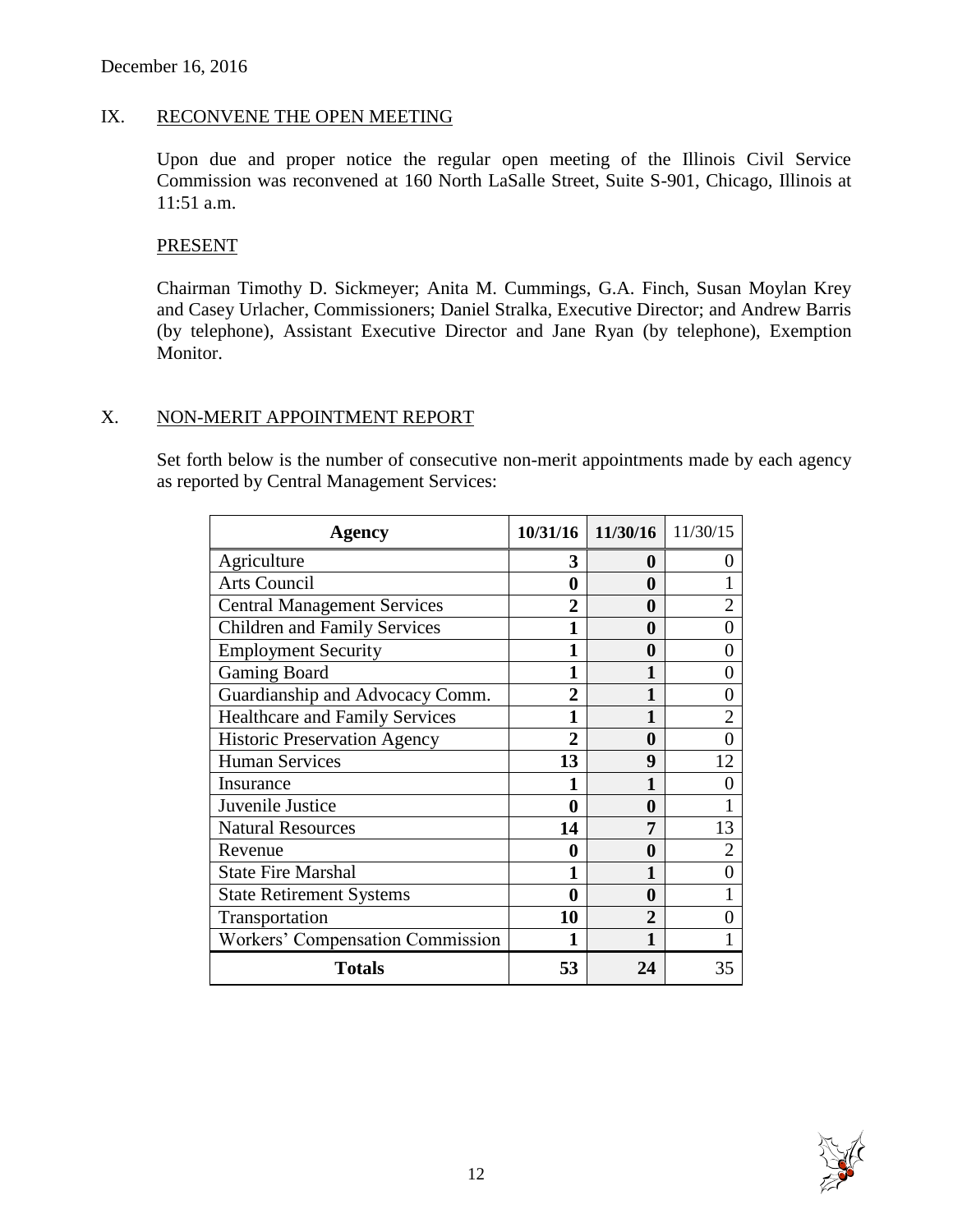# XI. PUBLICLY ANNOUNCED DECISIONS RESULTING FROM APPEALS

### **DA-10-16**

| Employee    | Chelsey A. O'Connor  | Appeal Date   | 08/27/15          |
|-------------|----------------------|---------------|-------------------|
| Agency      | Human Services       | Decision Date | 12/02/16          |
| Appeal Type | Discharge            | Proposal for  | Discharge upheld. |
| ALJ         | <b>Andrew Barris</b> | Decision      |                   |

**IT WAS MOVED BY COMMISSIONER URLACHER, SECONDED BY COMMISSIONER FINCH, AND BY ROLL CALL VOTE OF 5-0 THE MOTION ADOPTED TO AFFIRM AND ADOPT THE PROPOSAL FOR DECISION OF THE ADMINISTRATIVE LAW JUDGE THAT THE PROVEN CHARGES WARRANT DISCHARGE FOR THE REASONS SET FORTH IN THE PROPOSAL FOR DECISION DATED DECEMBER 2, 2016.**

| SICKMEYER YES   |      | <b>CUMMINGS</b> | <b>YES</b> |
|-----------------|------|-----------------|------------|
| <b>FINCH</b>    | YES- | <b>KREY</b>     | YES        |
| <b>URLACHER</b> | YES. |                 |            |

#### **DA-47-16**

| Employee    | Eric T. Gmelich      | <b>Appeal Date</b>   | 04/27/16          |
|-------------|----------------------|----------------------|-------------------|
| Agency      | Corrections          | <b>Decision Date</b> | 11/29/16          |
| Appeal Type | Discharge            | Proposal for         |                   |
| AL.         | <b>Andrew Barris</b> | Decision             | Discharge upheld. |

**IT WAS MOVED BY COMMISSIONER URLACHER, SECONDED BY COMMISSIONER CUMMINGS, AND BY ROLL CALL VOTE OF 5-0 THE MOTION ADOPTED TO AFFIRM AND ADOPT THE PROPOSAL FOR DECISION OF THE ADMINISTRATIVE LAW JUDGE THAT THE PROVEN CHARGES WARRANT DISCHARGE FOR THE REASONS SET FORTH IN THE PROPOSAL FOR DECISION DATED NOVEMBER 29, 2016.**

| SICKMEYER YES   |            | <b>CUMMINGS</b> | <b>YES</b> |
|-----------------|------------|-----------------|------------|
| <b>FINCH</b>    | YES.       | <b>KREY</b>     | YES        |
| <b>URLACHER</b> | <b>YES</b> |                 |            |

#### **DA-51-16**

| Employee    | <b>McMuly Suarez</b>  | Appeal Date   | 05/06/16                           |
|-------------|-----------------------|---------------|------------------------------------|
| Agency      | <b>Human Services</b> | Decision Date | 12/01/16                           |
| Appeal Type | Discharge             | Proposal for  | 15-day suspension plus duration of |
| ALJ         | Daniel Stralka        | Decision      | suspension pending discharge.      |

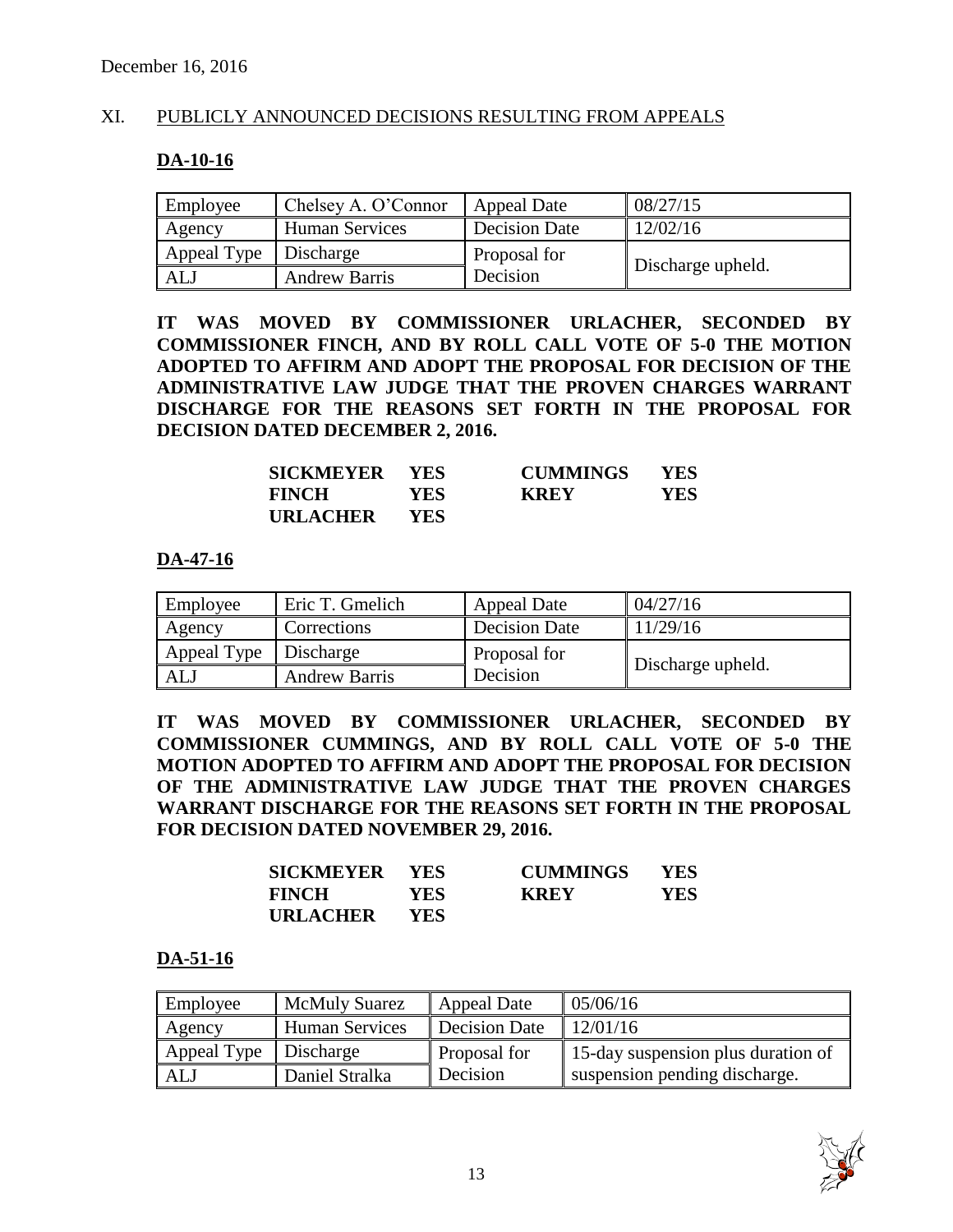**IT WAS MOVED BY COMMISSIONER URLACHER, SECONDED BY COMMISSIONER CUMMINGS, AND BY ROLL CALL VOTE OF 5-0 THE MOTION ADOPTED TO AFFIRM AND ADOPT THE PROPOSAL FOR DECISION OF THE ADMINISTRATIVE LAW JUDGE THAT THE PROVEN CHARGES WARRANT A 15-DAY SUSPENSION PLUS THE DURATION OF THE SUSPENSION PENDING DISCHARGE FOR THE REASONS SET FORTH IN THE PROPOSAL FOR DECISION DATED DECEMBER 1, 2016.**

| SICKMEYER YES   |            | <b>CUMMINGS</b> | <b>YES</b> |
|-----------------|------------|-----------------|------------|
| <b>FINCH</b>    | <b>YES</b> | <b>KREY</b>     | YES        |
| <b>URLACHER</b> | <b>YES</b> |                 |            |

**DA-4-17**

| Employee                | Andrea Turrubiartes   | Appeal Date   | 07/14/16          |
|-------------------------|-----------------------|---------------|-------------------|
| Agency                  | <b>Human Services</b> | Decision Date | 11/30/16          |
| Appeal Type   Discharge |                       | Proposal for  |                   |
| ALJ                     | <b>Andrew Barris</b>  | Decision      | Discharge upheld. |

**IT WAS MOVED BY COMMISSIONER KREY, SECONDED BY COMMISSIONER URLACHER, AND BY ROLL CALL VOTE OF 5-0 THE MOTION ADOPTED TO AFFIRM AND ADOPT THE PROPOSAL FOR DECISION OF THE ADMINISTRATIVE LAW JUDGE THAT THE PROVEN CHARGES WARRANT DISCHARGE FOR THE REASONS SET FORTH IN THE PROPOSAL FOR DECISION DATED NOVEMBER 30, 2016.**

| SICKMEYER       | <b>YES</b> | <b>CUMMINGS</b> | <b>YES</b> |
|-----------------|------------|-----------------|------------|
| <b>FINCH</b>    | YES-       | <b>KREY</b>     | YES.       |
| <b>URLACHER</b> | YES.       |                 |            |

#### **S-42-16**

| Employee    | Carla G. Zunke        | <b>Appeal Date</b>    | 04/08/16                     |
|-------------|-----------------------|-----------------------|------------------------------|
| Agency      | <b>Human Services</b> | <b>Decision Date</b>  | 12/01/16                     |
| Appeal Type | Suspension            | Proposal for Decision | 27-day suspension reduced    |
| AL.         | <b>Andrew Barris</b>  |                       | $\vert$ to 7-day suspension. |

**IT WAS MOVED BY COMMISSIONER CUMMINGS, SECONDED BY COMMISSIONER KREY, AND BY ROLL CALL VOTE OF 4-1 THE MOTION ADOPTED TO AFFIRM AND ADOPT THE PROPOSAL FOR DECISION OF THE ADMINISTRATIVE LAW JUDGE THAT THE PARTIALLY PROVEN CHARGES WARRANT A 7-DAY SUSPENSION IN LIEU OF A 27-DAY SUSPENSION FOR THE REASONS SET FORTH IN THE PROPOSAL FOR DECISION DATED DECEMBER 1, 2016.**

| <b>SICKMEYER</b> | NO.        | <b>CUMMINGS</b> | <b>YES</b> |
|------------------|------------|-----------------|------------|
| <b>FINCH</b>     | <b>YES</b> | <b>KREY</b>     | <b>YES</b> |
| <b>URLACHER</b>  | <b>YES</b> |                 |            |

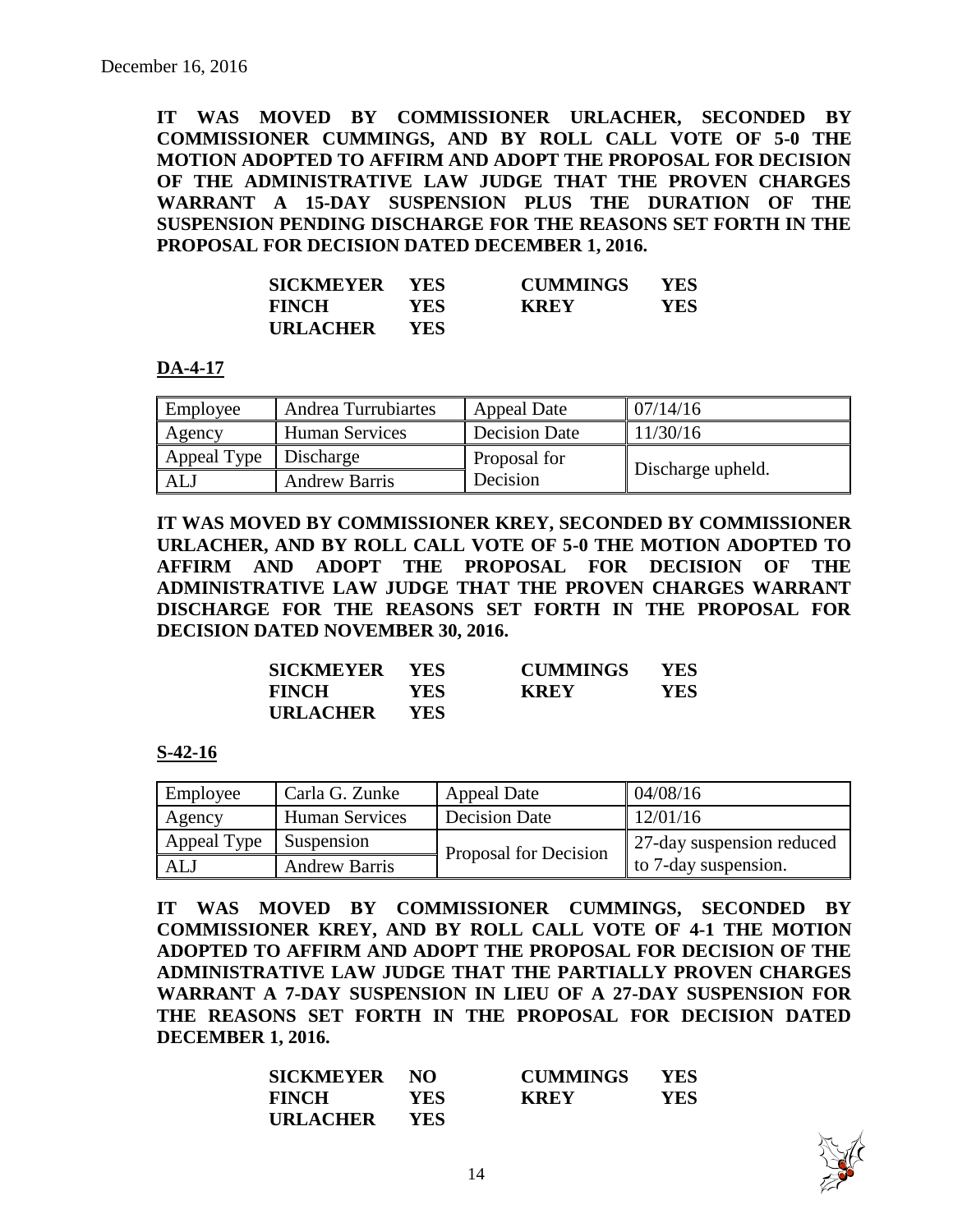#### XII. REVIEW OF CLOSED MEETING MINUTES PURSUANT TO OPEN MEETINGS ACT

Assistant Executive Director Barris reported that after review of the Closed Meeting Minutes, the need for confidentiality still exists as to all those Minutes.

I**T WAS MOVED BY COMMISSIONER CUMMINGS, SECONDED BY COMMISSIONER URLACHER, AND THE MOTION ADOPTED 5-0 THAT AFTER REVIEW OF CLOSED MEETING MINUTES PURSUANT TO THE OPEN MEETINGS ACT, THE NEED FOR CONFIDENTIALITY STILL EXISTS AS TO ALL THOSE MINUTES.**

#### XIII. STAFF REPORT

Executive Director Stralka reported that:

- The Illinois Labor Relations Board ruling discussed last week has been stayed until mid-January.
- $\triangleright$  Staff met with Department of Commerce and Economic Opportunity on December 12, 2016 about Intersect Illinois. As indicated during the exemption presentation Intersect Illinois is a private corporation which is created to assist the agency in the marketing of the State of Illinois to prospective businesses as an attractive location to set up shop. The agency representatives indicated this was not being done on any meaningful basis before. Jane Ryan added that this is different than what the International Trade Office does to market Illinois commodities to foreign buyers. Daniel Stralka indicated the concern is that Intersect Illinois may be assuming responsibilities that existing programs at the office presently have. Commission Staff would be reviewing position descriptions to determine if Intersect Illinois has assumed principal policy responsibility for agency functions that have been cited by the agency to support the approval of exempt status for current positions.
- $\triangleright$  The Enterprise Resource Program is moving forward and the Commission is one of a small group of agencies that will be converting its fiscal operations to the new platform by April 1, 2017. Daniel Stralka and Beckie Daniken will be involved in converting existing data and training on the new platform in the coming months.
- $\triangleright$  The fiscal year 2018 budget narrative and Budgeting for Results projections are due next Tuesday.

#### XIV. ANNOUNCEMENT OF NEXT MEETING

Announcement was made of the next regular open meeting to be held Friday, January 20, 2017 at 11:00 a.m.